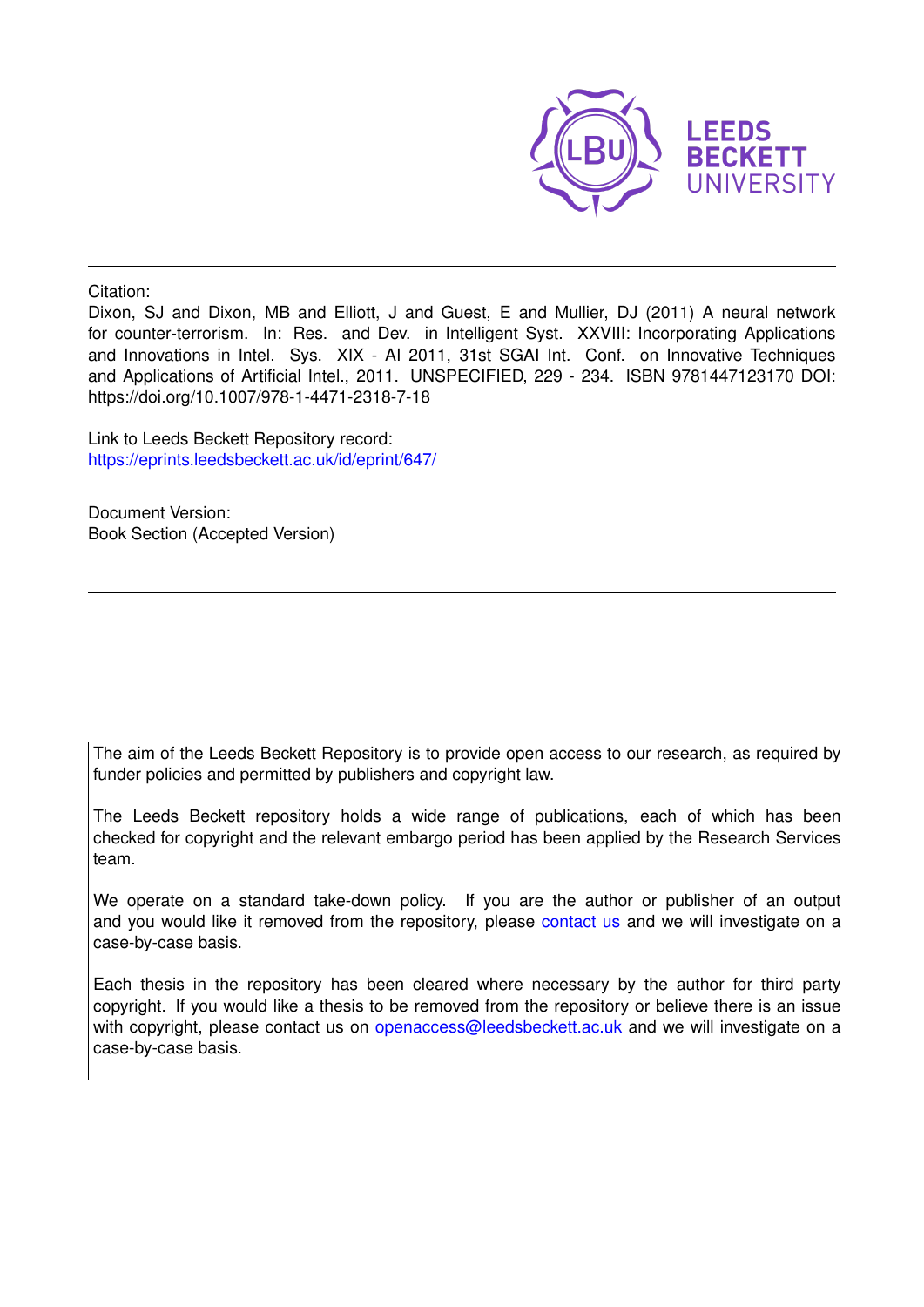# **A Neural Network for Counter-Terrorism**

**S.J. Dixon**, **M.B. Dixon, J. Elliott, E. Guest and D. J. Mullier**<sup>1</sup>

**Abstract** This article presents findings concerned with the use of neural networks in the identification of deceptive behaviour. A game designed by psychologists and criminologists was used for the generation of data used to test the appropriateness of different AI techniques in the quest for counter-terrorism. A feed forward back propagation network was developed and subsequent neural network experiments showed on average a 60% success rate and at best a 68% success rate for correctly identifying deceptive behaviour. These figures indicate that, as part of an investigator support system, a neural network would be a valuable tool in the identification of terrorists prior to an attack.

### **1 Introduction**

1

DScent was a joint project between five UK universities combining research theories in the disciplines of computational inference, forensic psychology and expert decision-making in the area of counter-terrorism. This article discusses the findings of research and development around the role and the use of neural networks as a tool for identifying deception in the field of counter-terrorism.

For the purpose of data generation and system testing the project team devised a closed world game called "Cutting Corners". This game was used as a test-bed to allow development, application and validation of an artificial intelligence (AI) approach for identifying deceptive behaviour. Within the game participants acted as teams and traversed certain locations using GPS enabled devises to communicate, navigate and purchase items. The game participants either acted as *potentially dishonest*<sup>2</sup> builders who were constructing part of an Olympic stadium, or terrorists masquerading as builders with the aim of planting explosives. The game was divided into rounds with a certain number of dice throws per player and the winner was the first to accomplish their aim.

Each game consisted of four players with between one and three players acting as terrorists. During the game the players could visit three different types of virtual

<sup>1</sup> All Leeds Metropolitan University, s.j.dixon@leedsmet.ac.uk, m.dixon@leedsmet.ac.uk,

j.elliott@leedsmet.ac.uk, e.guest@leedsmet.ac.uk, d.mullier@leedsmet.ac.uk

<sup>&</sup>lt;sup>2</sup> Participants taking on the role of builders during the game trials were encouraged to 'bend the rules" slightly, therefore concealing the deceptive behaviour of the terrorist data within a game.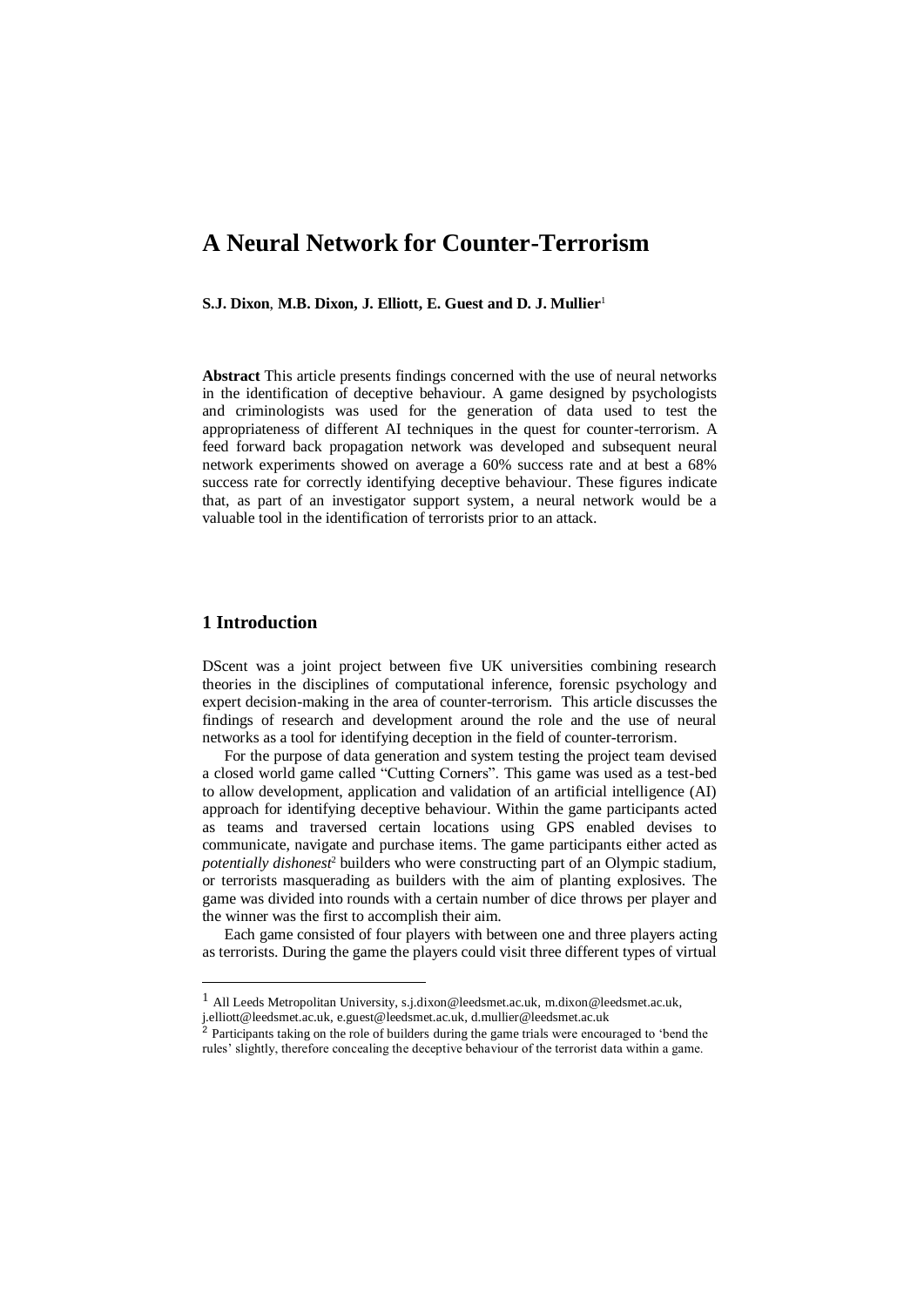location: the Builders Yard, selling virtual construction blocks, soil and fertiliser; the Electronics Store, selling virtual wiring and dynamite and the Olympic Site, where virtual items could be unloaded. An initial amount of virtual cash and a virtual van was given to each player at the beginning of a game. During the game van searches and van weight checks were carried out where players displayed two items in their van and were weighed respectively. If the van exceeded the maximum weight allowance the player did not receive a cash reward. On completion of each round the sum of items sold from each shop was calculated.

An investigator support system, known as DScentTrail [1], was developed that presented graphical *scent trails*<sup>3</sup> of a suspect over time. This support system was underpinned by a neural network to help identify and highlight deceptive behaviour. Preliminary work was carried out on a behavioural based AI module which would work separately alongside the neural network, with both identifying deception before integrating their results to update DScentTrail.

## **2 AI Techniques for Counter-Terrorism**

 $\overline{a}$ 

The use of various AI techniques, such as data mining, artificial neural networks, symbolic AI and Case Based Reasoning for counter-terrorism have been advocated by Markman [2] and Marappan [3]. Schneier [4] however, in his article on *Why Data Mining Won't Stop Terror*, writes that data mining works best when you're searching for a well-defined profile, a reasonable number of attacks per year and a low cost of false alarms. Rudmin [5] is also sceptical regarding the use of data mining techniques and disregards them completely as in order to make a Bayesian computation, he estimates that at best in the USA there would be a baserate of 1 terrorist per 300,000 people and that if a surveillance monitoring system had an accuracy rate of 40% positive identification of real terrorists then according to Bayes" Theorem the misidentification rate would be .01%, or 30,000 innocent people. Rudmin stresses that these numbers are simply examples based on one particular technology. Jonas and Harper [6] in their report on *Effective Counterterrorism and the Limited Role of Predictive Data Mining* agree with Rudmin regarding the unacceptable number of likely false positives, they state that it would be a waste of resources and a threat to civil liberties. In addition to the high number of false positives, they argue against the usefulness of predictive data mining for counterterrorism due to the absence of terrorism patterns, leaving it impossible to develop useful algorithms.

Data mining was not used on the DScent project since it is generally used for extracting information from large quantities of data that is collected for reasons other than for the purpose of mining itself. The DScent data was explicitly designed and collected for identifying suspicious behaviour. DScent would not encounter the problems outlined by Rudmin, Jonas or Harper of having to

<sup>&</sup>lt;sup>3</sup> A scent trail within the project is a collection of ordered, relevant behavioural information over time for a suspect.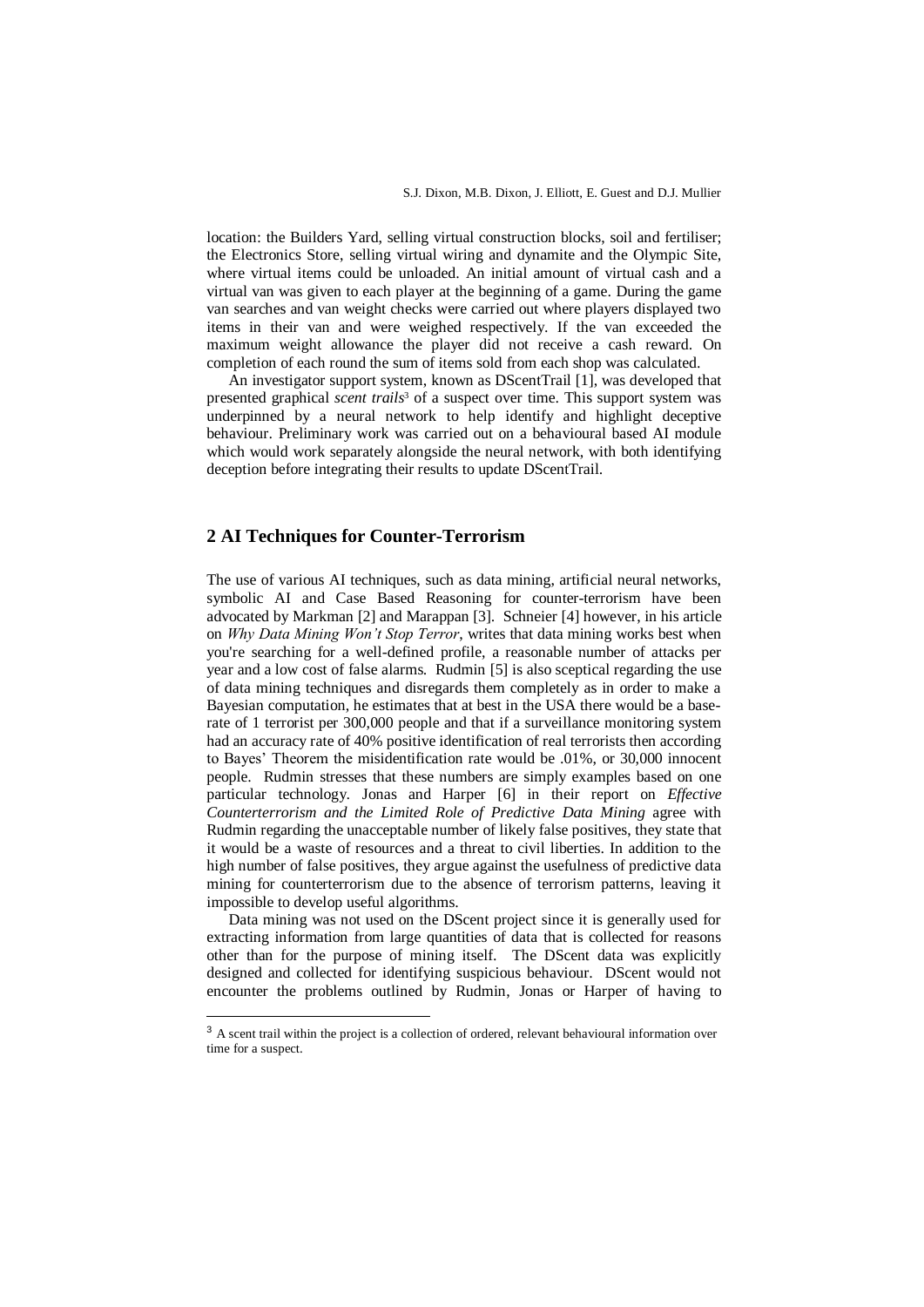A Neural Network for Counter-Terrorism

potentially question a huge number of innocent people as the set did not contain the entire population, it was merely a well established sub-set. Ware [7] states that neural networks do not lend themselves easily to real-time updated information, and has concerns regarding the limited availability of historical data. Although Ware"s observations may be valid, by identifying the key input factors to the neural network and keeping these to an absolute minimum, the amount of historical data required for training will be far less. Furthermore, if the neural network can identify deception amongst humans from a small amount of inputs then we are getting closer to that *well-defined profile* of which Schneier speaks.

The choice of a neural network was made as it is the most likely technique that will work with a non-polynomial problem such as behavioural patterns of humans. Jonas and Harper are correct when they state that it is impossible to design algorithms if no differences exist in terrorist and non-terrorist behaviours, though the project team believe that differences may exist. A neural network was chosen at this stage to identify whether these differences did occur. Preliminary work within DScent has paved the way for further research into this area which, providing differences in behaviour can be identified, will include the development of a hybrid AI system including both a neural network and a behavioural based AI module.

#### **3 Development**

Feed forward back-propagation neural networks were developed using the JOONE toolset [8] which is an object based neural network framework with a graphical user interface. EasyNN-plus [9] was used to validate the output from Joone. The neural network architecture took the input data from an Excel spreadsheet entering the input layer containing 122 neurons, the data progressed to a hidden layer containing 10 neurons, before it finally reached the output layer which contained a single neuron. The output value was in the range zero to one and was passed into an Excel spreadsheet, all three layers utilised the sigmoid activation function [10]. The Teacher layer trained the network by presenting it with complete examples, including whether the example was a terrorist or not (this is known as supervised learning). The training was then presented graphically via a Root Mean Square Error chart (RMSE) [11] examples of which are presented within the DScent Final Report [1].

The data from the Cutting Corners board game was collated into an Excel spread sheet. The spread sheet contained 144 rows of game data which resulted from playing 36 games. This game data was divided into separate training and test files with a ratio of 4:1 respectively. Three types of training and three types of test files, each containing varying numbers of terrorists, were created for each variation on the input file.

The effectiveness of a neural network is greatly reduced when the number of variables (horizontal), do not have adequate training pattern examples (vertical), as the network does not have the opportunity to explore a large proportion of the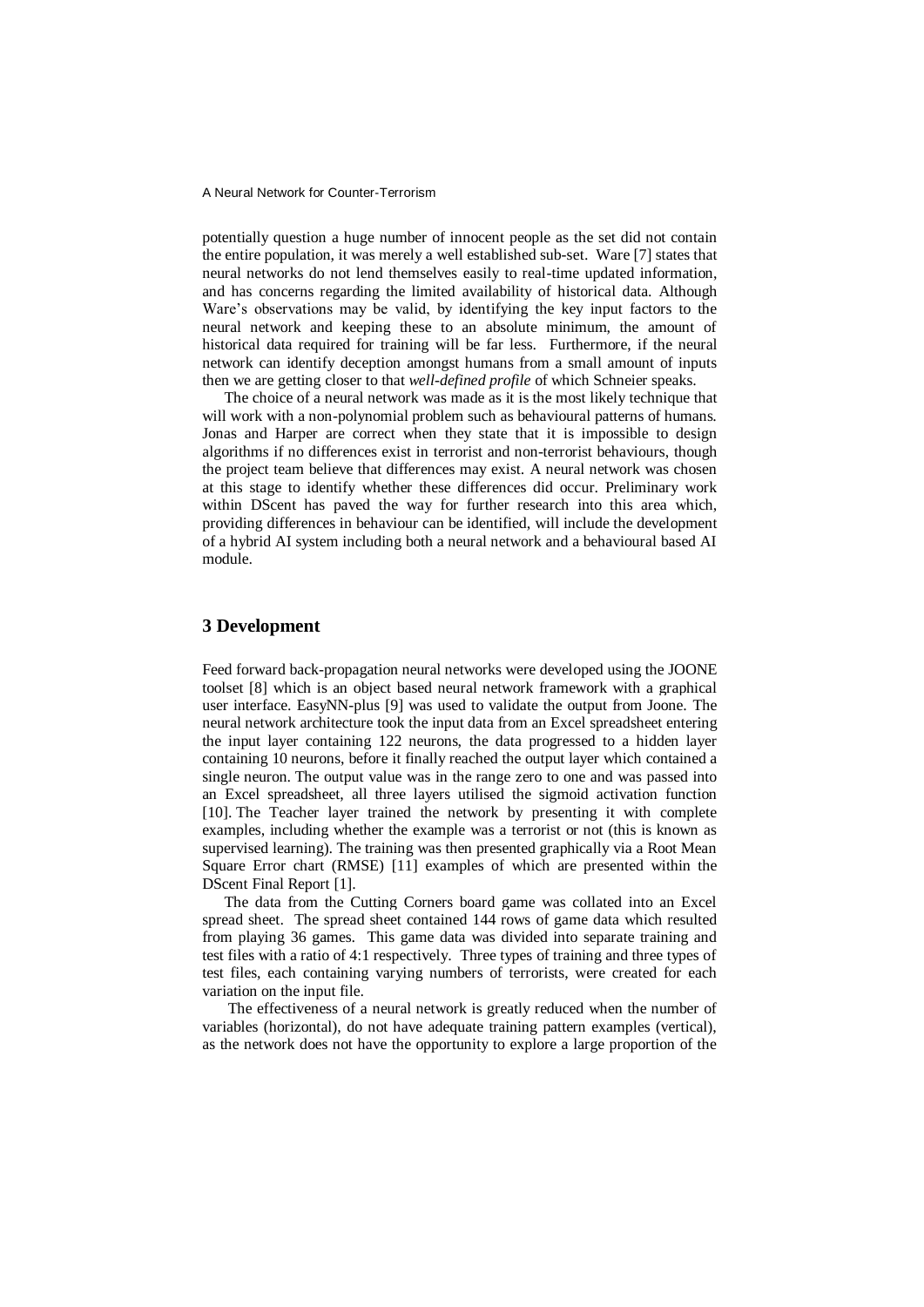possibilities. It is therefore necessary to prune the input file of unnecessary variables prior to training. It is apparent that by knowing which variables are contributing to the neural network [12] the developer has not only improved the effectiveness of the networks ability to generalise but also gains a better understanding of the problem. Experiments were performed excluding different variables within the import file to enable the ultimate level of accuracy given the number of training patterns available.

Due to the severe lack of training data the results were predictably inaccurate, though much better than anticipated. This did not however present a problem, as the purpose of phase one was to experiment with different tools, architectures, input variables, the ratio of positive and negative patterns presented within the training and test files and to identify the optimal classification threshold within the output. A total of 55 neural network experiments were. A threshold of 0.5 was used as the cut-off point, where a value of 0 indicated 'builder' and a value of 1 indicated 'terrorist', therefore any result greater than or equal to 0.5 was deemed to be a terrorist. The RMSE was plotted for each experiment during training to establish the optimum number of times the neural network was presented with the entire training set, known as an epoch*.* It is crucial not to over train the network as it has then the potential to memorise the training data and therefore looses the ability to generalise with different data.

The Mann Whitney U test [13] was used to ascertain whether differences between two sets of result data could not have occurred by chance alone. Firstly, the least successful set of neural network results were compared against the most successful set. Secondly, the most successful set were compared against a random set of 28 zeros and ones. An online automated calculation tool [14] was used to perform the final part of the tests, as significance lookup tables do not have U values beyond 30; these results are shown below:

- Test 1: The two samples are not significantly different (P>=0.05, two-tailed test).
- Test 2: The difference between the two samples is highly significant ( $P <$ 0.001, two-tailed test).

These tests prove the value of the neural network even with such small amounts of training data. Altering the threshold to determine whether an output was positive or negative had a direct effect on the success rate of the network. If the initial threshold value of 0.5 was shifted down to a value of 0.13 the number of true positives was increased from 53% to 60%. This had a slightly negative effect on the total number of correct classifications within the test files, taking the percentage down from 64% to 60%. This percentage loss was deemed acceptable, as it was not identifying terrorists from the entire population, but identifying individuals who merited further investigation from a preselected subset who where under suspicion. This was identified as a suitable capability by the stakeholders<sup>4</sup> when consulted regarding functionality for the system.

 $\overline{a}$ 

<sup>4</sup> The project was funded by the EPSRC, grant number: EP/F014112/1. Stakeholders included a number of interested personnel from the CPNI and the MoD.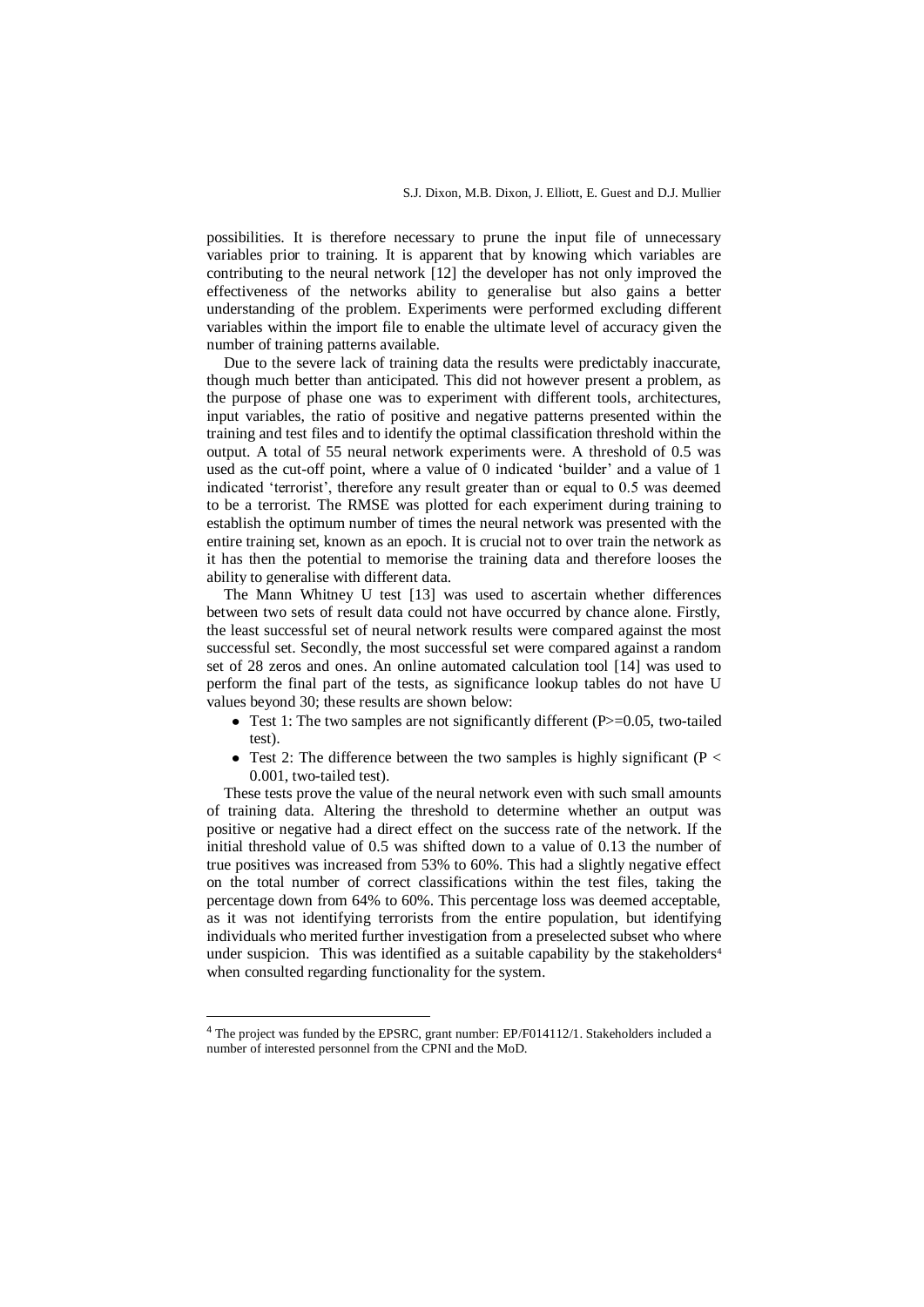A Neural Network for Counter-Terrorism

#### **4 Results and Conclusions**

The experiments showed on average a 60% success rate (68% peek) for correctly identifying terrorist behaviour. The winning architecture consisted of all three layers; input, hidden and output using the sigmoid activation function. The hidden layer contained 10 neurons which resulted in 11% of the number of variables contained within the input file. The information variables which proved to be of importance were "locations", "Stock Items" and "Stock Take". Excluded variables were 'Game Number', 'Colour' and 'Van Weight'. The patterns within the training file were presented to the neural network randomly rather than in sequence using over 1500 epochs.

Certain rows within the input file were consistently classified either correctly or incorrectly, obtaining either a minimum of a 90 percent success rate or a maximum of 10 percent success rate throughout all 50 neural network experiments. The proportion of these successful and unsuccessful rows that were terrorist patterns of behaviour was 14% and 71% respectively. After analysing these rows it was apparent that the neural network had generalised much better for the builders, this was as expected given there were more builder examples in the training files. From the correctly identified terrorist rows, the neural network performed far better for those who used dynamite to carry out the tasks rather than those using fertiliser, again due to more terrorists using dynamite. Not all games were played in full; they ended when a player won, which is another reason for the neural network incorrectly classifying records. The next stage of development would have been to introduce the concept of pattern completeness; this would be to train and refine the neural network on patterns with varying degrees of completeness and identify chunks of behaviour which were deceptive in isolation. This type of discrete deception identification would be far more valuable in reality.

Problem domains such as counter-terrorism intrinsically contain many information variables. Each time a variable is added, the number of possible pattern combinations increases exponentially. Therefore, with 100 variables within the input file, a vast number of rows would be required to cover just a small number of possible combinations of data. Take for example the winning neural network where only location information, stock items and stock take information was used (92 variables), each variable had an average of four possible values, i.e.  $4^{92}$ , resulting in 2.45 x  $10^{55}$  rows of training data required to cover every possible combination. This poses a problem, as large numbers of historical patterns of terrorist behaviour are not available.

Overall the neural network showed extremely promising results taking into account the sparse amount of training data. Future work is underway to develop a method for generating behavioural data, building on the rules of the board game. This is planned to be done by combining intelligent agents [15] with gene expression programming [16] and the use of an Emdros database [17].

A neural network has great potential in the quest to aid counter-terrorism, though certain pre-requisites must be met. These include providing an adequate set